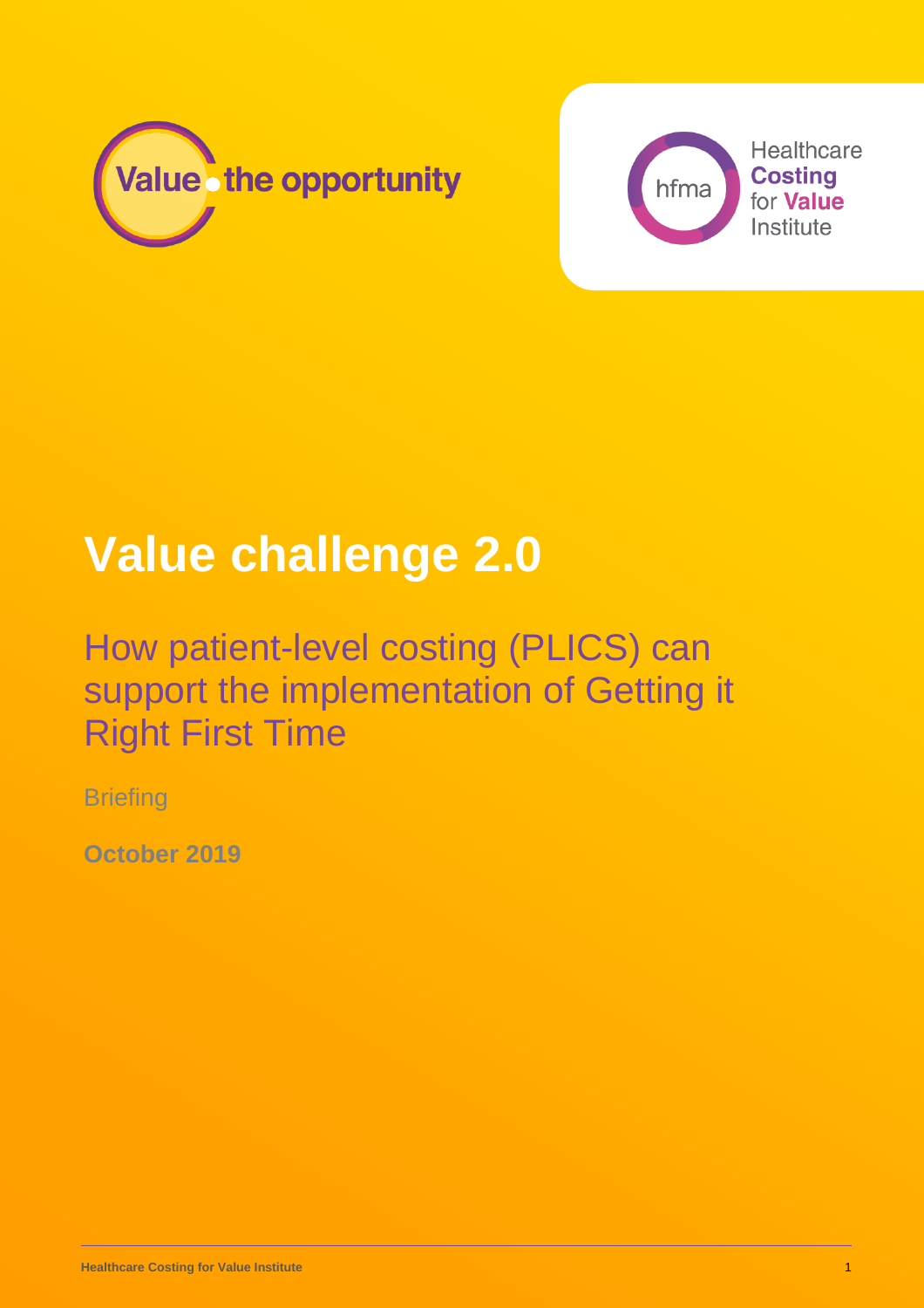## **Contents**

| Summary                                                                                  | 3 |
|------------------------------------------------------------------------------------------|---|
| Introduction                                                                             | 4 |
| Findings                                                                                 | 6 |
| To what extent is PLICS data used to support local GIRFT<br>$\bullet$<br>implementation? |   |
| How can PLICS support GIRFT reviews?<br>$\bullet$                                        |   |
| Conclusion and next steps                                                                | 9 |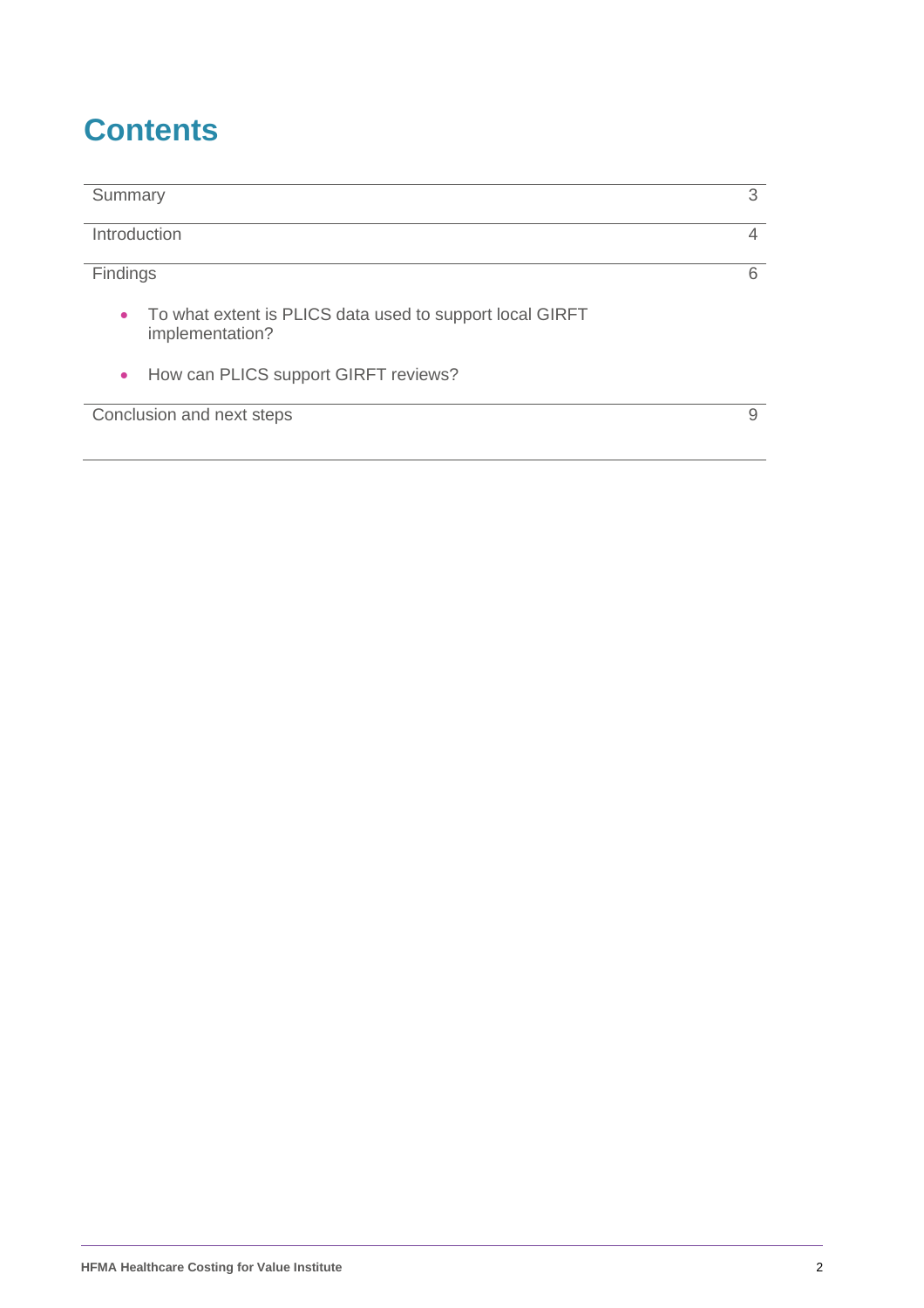## **Summary**

The concept of 'value' in healthcare – maximising the outcomes which matter to people at the lowest possible cost – is increasingly seen as a key lever for supporting the delivery of high-quality sustainable care. The challenge is how to do this in practice. What is clear is that clinicians and finance staff need to work closely together to support improvements in value.

One major 'value' initiative being rolled out currently across England is the Getting it Right First Time (GIRFT) programme. This national programme is designed to improve the quality of care within the NHS by reducing unwarranted variations.

The Institute fully supports the principles underpinning GIRFT and views it as a valuable tool to improve clinical quality, while at the same time increasing efficiency. We believe that this clinicallydriven initiative can improve outcomes for patients and reduce the cost per patient treated.

The Institute's value challenge 2.0 considered the extent to which patient-level costing (PLICS) data is used by acute trusts to support the implementation of GIRFT.

PLICS brings together healthcare activity information with financial information in one place. It provides detailed information about how resources are used at patient-level, for example, staff, drugs and diagnostic tests. This granular information allows clinical teams to review how resources are used, and consider how they might use them differently to deliver high quality care.

Our findings indicate that PLICS data is not widely used by acute trusts as part of GIRFT reviews.

Those who do use PLICS data to better understand the variation highlighted by GIRFT find that it yields significant benefits. By bringing in more up-to-date local information to a GIRFT review, it ensures that the review focuses on current practice. It can also help secure local buy-in to GIRFT recommendations, by providing additional evidence to support GIRFT findings, or in some cases provide the evidence to explain why a service is validly an outlier.

Using PLICS data as part of GIRFT reviews can help ensure that action plans are robust, leading to reductions in unwarranted variation and improvements in the quality of care. The Institute's value challenge 2.0 calls for a wider use of PLICS to support the implementation of the GIRFT programme within trusts.

'GIRFT agrees that PLICS data could be used more in GIRFT reviews. This will become easier with the mandation of PLICS for acute trusts from 2018. We are also aware that the quality of PLICS data needs to improve at some trusts.

PLICS data can usefully be used to reinforce clinical stories in GIRFT's work. It can bring issues to life and can be used to explain why GIRFT is making certain recommendations. A good example was our work on tariff where we knew a procedure was complicated from the coding. It really helped to show what that meant in practice: clinician costs were high (two surgeons were required), surgery lasted twice as long, the patients were on average sicker and the length of stay was twice as long.

PLICS data can also be used to inform analysis to address specific problems identified during GIRFT reviews.

We have plans to apply the GIRFT coding groupings to the HES data which is linked to PLICS data by the PLICS team. This would allow the NHS England and NHS Improvement costing team to illustrate GIRFT procedure and diagnosis categories within their web visualisation front-end application, and would allow us to use PLICS categories specific to our diagnostic and procedure groups in the GIRFT data packs, national reports, Model Hospital and National Clinical Improvement Programme.'

*GIRFT national programme*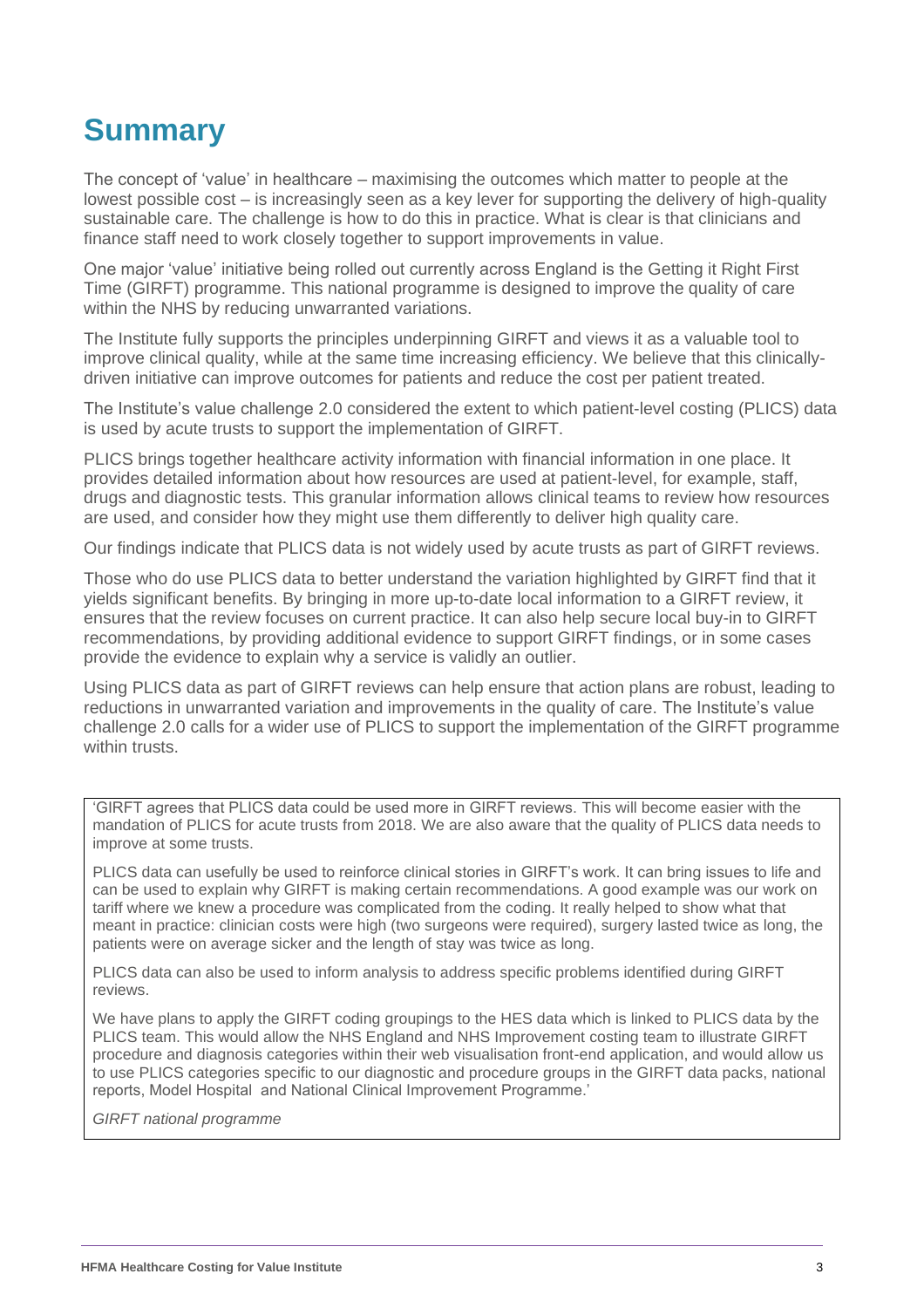## **Introduction**

The Institute has a growing reputation for bringing together senior finance and clinicians to explore what value means for the NHS. Institute members have the opportunity to hear from those at the cutting edge – both nationally and internationally – and take back practical ideas for their own health systems. The Institute value challenge projects support members to put the theory of value into practice. The first **[value challenge project](https://www.hfma.org.uk/publications/details/report-on-the-value-challenge-pilot)** explored linking costs and outcomes at a patient level, with a focus on fractured neck of femur and inpatients with diabetes.

The Institute Council recommended that the Institute should work alongside GIRFT to support the ambition of improving value in the NHS. Value challenge 2.0 is one way that the Institute is supporting this recommendation.

Discussions with the Institute Costing Group indicated that patient-level cost data (PLICS) could provide a rich information source to support local GIRFT implementation but that the involvement of costing practitioners and the use of PLICS in local GIRFT reviews was possibly not widespread across England.

The Institute undertook a survey of NHS costing practitioners working in the acute sector, alongside a range of interviews with clinical and finance staff, to identify the level of use of PLICS in local GIRFT reviews and understand the potential benefits of such an approach.

#### **Patient-level information and costing systems (PLICS)**

NHS costing in England is going through a significant transformation, moving from costing based on averages to costing the actual care individual patients receive. The NHS has increasingly detailed information – on both activities and costs – about how its resources are used at patient level.

All acute trusts are required by NHS England and NHS Improvement<sup>1</sup> to calculate their costs at patient level, using activity information, and over the next couple of years the same will be true for mental health, community and ambulance services. Reference costs, which are the average costs of a particular treatment, are gradually being replaced by PLICS, and from 2019 the national cost collection for acute trusts will be PLICS rather than reference costs.

PLICS provides data for the effective management and improvement of health services, for example quality improvement projects, service redesign, pathway reviews, and business cases. Combined with other data sources, PLICS provides trusts with a rich source of information to help them understand their patients and services. Linking patient-level costs with outcomes allows the NHS to promote value for the patient, ensuring that resources are used in the most effective way possible to provide high quality care.

The Institute has published a number of case studies and PLICS toolkits, providing examples of how trusts are using PLICS data to improve value in their organisations.<sup>2</sup>

<sup>1</sup> <https://improvement.nhs.uk/resources/approved-costing-guidance-2019/>

<sup>2</sup> [https://www.hfma.org.uk/our-networks/healthcare-costing-for-value-institute/case-studies-and](https://www.hfma.org.uk/our-networks/healthcare-costing-for-value-institute/case-studies-and-plics-toolkits)[plics-toolkits](https://www.hfma.org.uk/our-networks/healthcare-costing-for-value-institute/case-studies-and-plics-toolkits)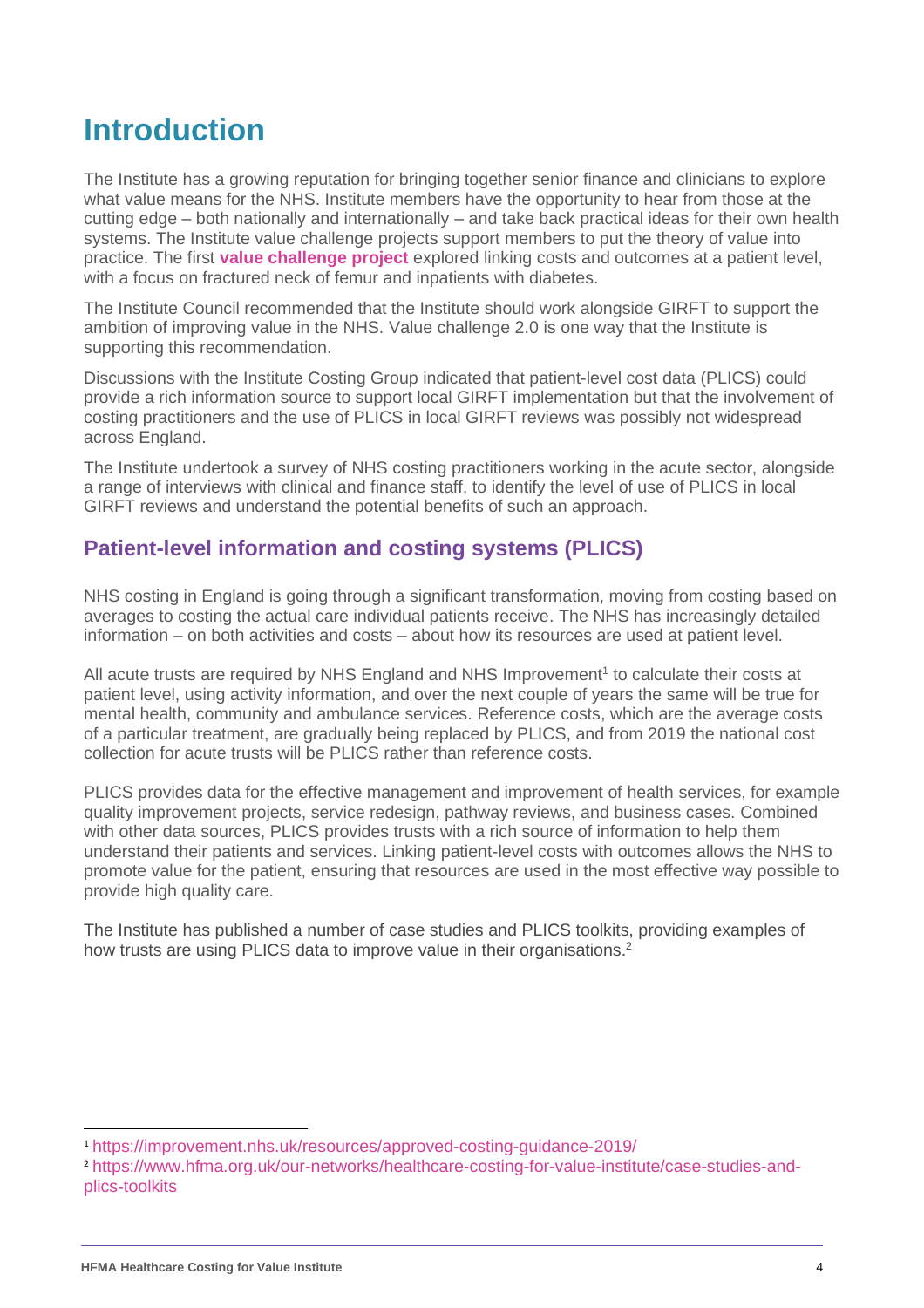#### **Case study: Using PLICS data to support changes in clinical practice**

At Nottingham University Hospitals NHS Trust, finance staff work collaboratively with senior clinicians to use PLICS data to support changes in clinical practice. One example is in plastic surgery.

#### **Changing practice after understanding the costs of plastic surgery**

How PLICS helped:

- the information highlighted that certain procedures were profitable as day case, but loss making as elective inpatients
- the Burns Unit, with a higher staff to patient ratio, was being used for relatively simple elective procedures

#### What the trust did:

- improved systems and redesigned rotas
- changed service model from elective to day case for some procedures
- increased focus on the best use of limited resources
- regular monitoring of PLICS intelligence which is reported to the consultant group

#### The results:

- elective surgery moved towards day surgery unless case of need, saving £750k each year.
- consultant on-call weekly rota is now aimed at reducing length of stay and providing a rapid response to trauma and emergency department (ED) patients
- use of telemedicine for burns patients in ED, with diagnosis by the on-call consultant in the Burns Unit
- pre-op assessment for all patients to reduce the numbers of cancelled operations

#### **Getting it Right First Time**

The GIRFT website<sup>3</sup> describes the national programme as follows:

'GIRFT is designed to improve the quality of care within the NHS by reducing unwarranted variations.

By tackling variations in the way services are delivered across the NHS, and by sharing best practice between trusts, GIRFT identifies changes that will help improve care and patient outcomes, as well as delivering efficiencies such as the reduction of unnecessary procedures and cost savings.

Importantly, GIRFT is led by frontline clinicians who are expert in the areas they are reviewing. This means the data that underpins the GIRFT methodology is being reviewed by people who understand those disciplines and manage those services on a daily basis. The GIRFT team visit every trust carrying out the specialties they are reviewing, investigating the data with their peers and discussing the individual challenges they face.'

<sup>3</sup> <https://gettingitrightfirsttime.co.uk/>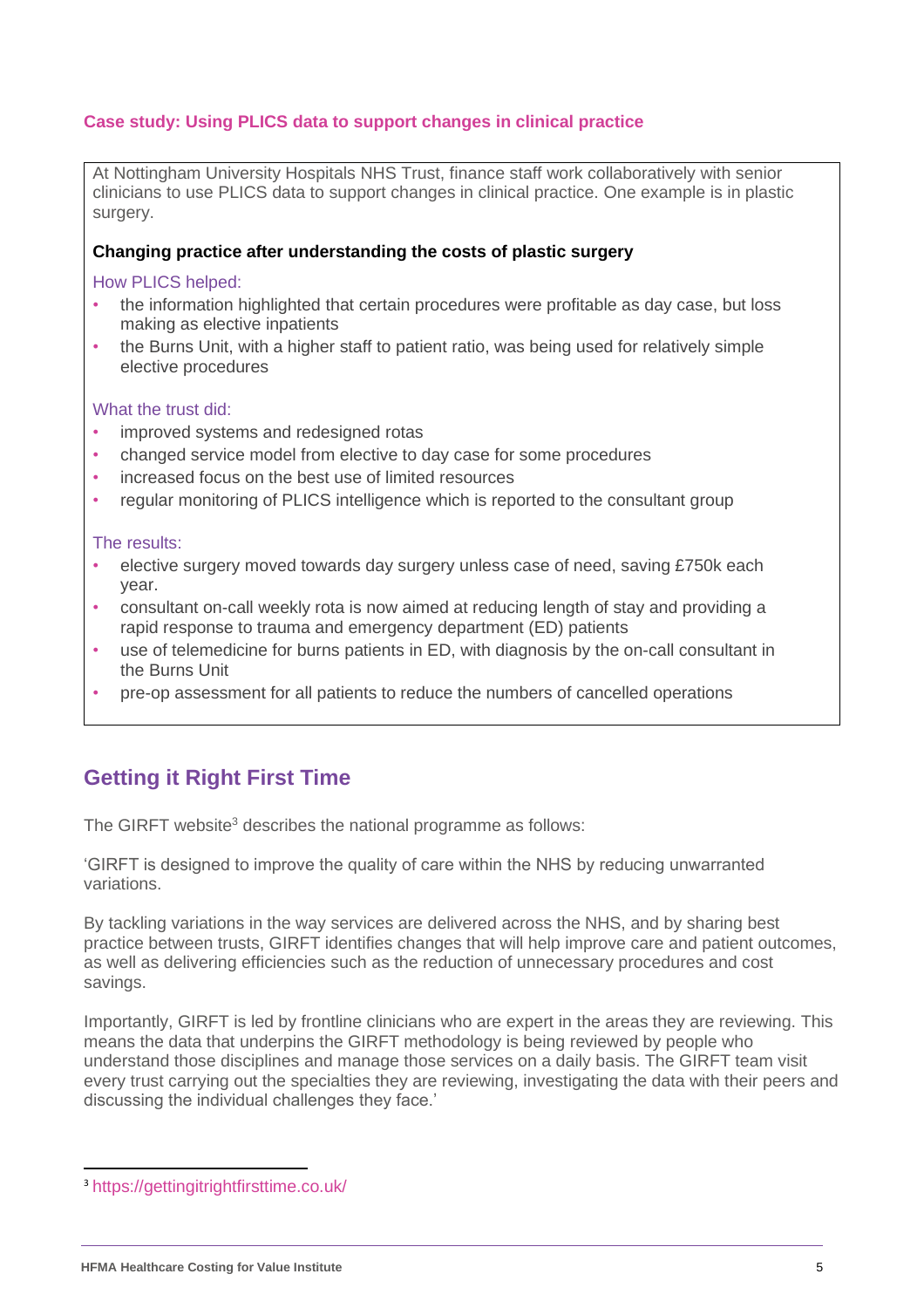For each GIRFT specialty, a data and insight report is produced which incorporates publicly available information, including Hospital Episode Statistics (HES) and other relevant registry or professional body data. A questionnaire is sent to all the trusts included in the specialty review to collect a range of data to be used for benchmarking; this includes activity and outcome data, as well as financial information from nationally collected data sets. The finance data is taken from:

- audited annual accounts, which is used to set the context for the review and will include workforce and non-pay costs.
- reference costs for the specialty, with the number and unit cost for the 10 to 20 top healthcare resource groups (HRGs) by volume, adjusted by the market forces factor and trust case mix.

## **Findings**

Our findings are based on:

- the results of a survey sent to costing practitioners in those acute trusts who are members of the Institute. 18 responses were received from trusts of all sizes and covering a wide geographical spread. All trusts had implemented PLICS.
- interviews with clinical and finance staff
- discussions at Institute Costing Group meetings during 2018 and 2019.

#### **To what extent is PLICS data used to support local GIRFT implementation?**

The survey results showed that the intelligence held in PLICS systems and the skills of costing staff are used to a limited extent in the GIRFT reviews at the acute trusts.

Just four of the 18 costing practitioners had attended GIRFT review meetings with their clinical colleagues. These meetings are where the national GIRFT team works with the local trust to identify variations in clinical practice and develop an improvement plan. Three of those four people who had attended GIRFT meetings said they had worked directly with the clinical service to provide PLICS data to support the GIRFT review.

Of those that had not attended the review meetings, three people said they were aware that another member of the finance team attended the meetings, but this was not necessarily someone with knowledge of the costs of delivering care in that specialty.

More people reported some degree of costing staff involvement in their trust's internal meetings about GIRFT; nine people said they sometimes attended or provided some financial information. However, five respondents said they had never had any involvement.

Survey respondents, as well as those interviewed and members of the Institute Costing Group, offered explanations as to why PLICS was not more widely used during or after GIRFT reviews at their trusts. They are set out below.

#### **Lack of awareness of the information PLICS can provide**

There can be a lack of awareness, both from the GIRFT teams and clinical or operational colleagues in trusts, that PLICS information and costing expertise would be beneficial. As the reviews are clinically led, there may not yet be a recognition that PLICS can provide information that will drive clinical improvements and not just financial efficiency.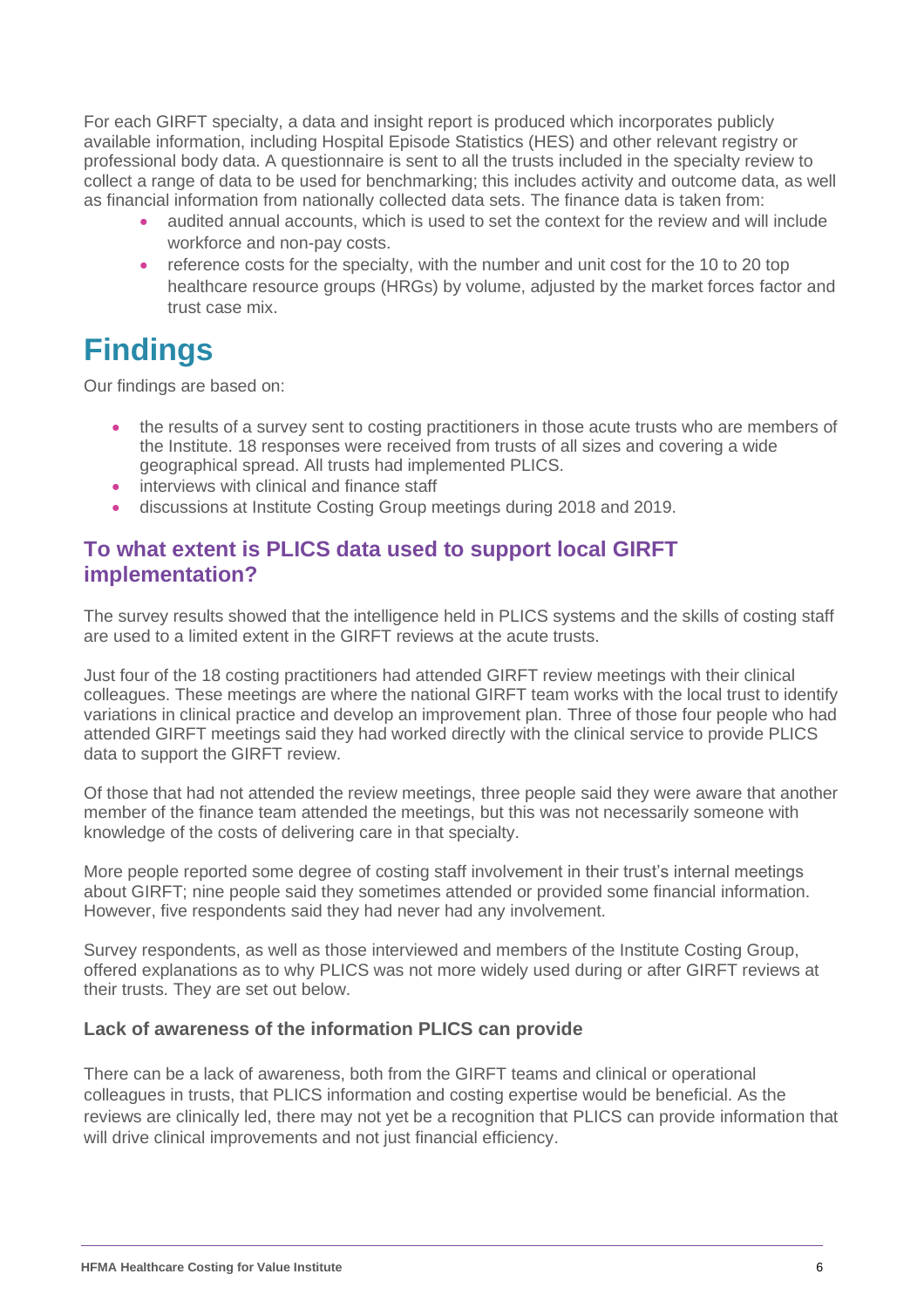'How involved finance get depends on what the review says and what the lead clinician wants to focus on.'

'GIRFT nationally is clinically led, clinically focused and clinically driven. It appears that finance is viewed as an afterthought.'

#### **Robustness of PLICS data**

PLICS is still very much in an implementation stage at some trusts and so may not yet be robust enough to use to validate or challenge less detailed benchmarking information.

'Our current focus is on developing and embedding out cost information, following the 2018/19 national cost collection submission we will look to develop quarterly information and begin to use outputs to support decision making.'

'We have engagement, but we need to maintain engagement by improving the data quality and accuracy of the outputs from costing.'

#### **Limited costing staff capacity**

As we reported in the Institute briefing, *Costing skills in the NHS<sup>4</sup>* , small costing teams cannot single handedly support the use of PLICS across the whole organisation. Finance business partners working with clinical services need to understand how to use PLICS to explore variation and drive improvement.

'Capacity and resourcing of costing team are both limiting factors.'

'Costing staff are the experts in where clinical variation provides an opportunity, financial management makes that opportunity happen.'

#### **How can PLICS support GIRFT reviews?**

Costing practitioners and other finance staff who have used PLICS data to support the GIRFT reviews within their trusts have described a number of benefits.

#### **More up-to-date information**

Local trust PLICS data can provide more up-to-date information than reference costs, which may be up to two years out-of-date by the time it is used in a GIRFT review. Some trusts produce PLICS data on a monthly basis, others on a quarterly basis. Both will reflect more recent clinical and operational practices.

PLICS can be used to track changes that have already been instigated between the last set of reference costs and the review, therefore ensuring that the review focuses on current practice.

#### **Using PLICS can secure local buy-in to GIRFT recommendations**

Our survey and interviews indicated that sometimes clinicians have concerns about the quality of the data included within the GIRFT data packs. PLICS can provide additional evidence to support GIRFT findings to encourage acceptance from local clinicians, or in some cases provide the evidence to challenge the GIRFT findings, where there are valid reasons for that service to be an outlier from national averages.

<sup>4</sup> https://www.hfma.org.uk/docs/default-source/publications/Briefings/costing-skills-in-the-nhs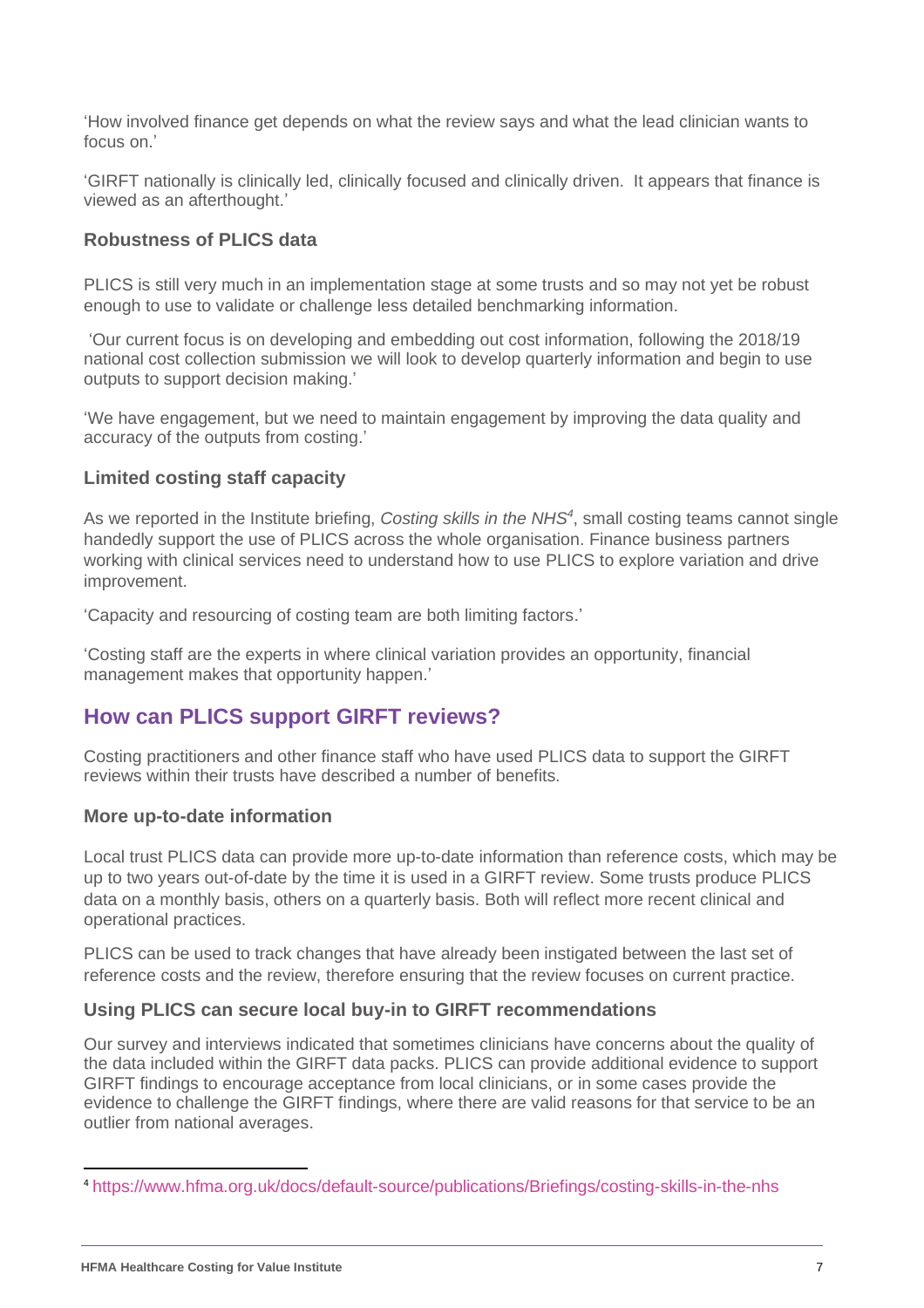#### **Other benefits**

In addition, there are some more generic benefits of involving costing practitioners in GIRFT reviews. A focus on procedure level within a specialty can lead to improvements in coding quality, providing a more accurate record of patient need. In addition, the use of detailed costing information within one specialty can highlight opportunities for cost improvement initiatives that can be applied across a wider set of services.

#### **Good practice example – East Sussex Healthcare NHS Trust**

#### **Using PLICS data to understand variations highlighted by GIRFT**

'At East Sussex Healthcare NHS Trust we are focused on improving the quality of care that we provide to the people of East Sussex. Getting it Right First Time (GIRFT) is an important part of this as it helps us to reduce unwarranted variations in the care we provide and learn from best practice.

The data we get from the GIRFT team is the first step in the process. As soon as the GIRFT data pack is received by our trust, we review all of the metrics that are included. If we can, we then refresh the data using both internal and external data sources. At the GIRFT review meeting with the national clinical lead we make sure that we have the most up-to-date data so that our conversation can be more focused, helping us make the best use of the time and the expert advice provided.

We know that the quality of discussions at the GIRFT visit is enhanced by inviting a broad range of staff both within and associated with the specialty. It is important for us to have our clinical management teams, executive directors and operational managers engaging in the process. We also extend the invitation to the director of finance, or representatives from finance, in addition to the head of coding.

During the review meeting, the GIRFT clinical lead refers to the finance data in the data pack. This includes reference cost data, and pay and non-pay information which is derived from the completion of a GIRFT pre-visit questionnaire.

Typically there are two to three pages in the GIRFT data pack that include reference cost information, at both reference cost index (RCI) and healthcare resource group (HRG) level. Where cost outliers are reported, the GIRFT clinical lead will ask the attendees if they are aware, what the cause is, and how they plan to address the position.

To help us answer those questions, before the GIRFT visit we review the reference cost data, investigating any outliers. We make sure that we understand what the cost drivers are, using a patient-level cost benchmarking software tool. We also consider the impact of any costing methodology changes. We are then able to respond to any questions raised by the GIRFT clinical lead during the visit.

Whilst working out where we can improve is a crucial part of the GIRFT process, it is equally important that we recognise success, so we highlight where performance has improved, or is exceptionally good. This is included within the GIRFT observation notes. Where performance is below the expected target or standard, recommendations are made.

The clinical management team and GIRFT team then work together with a wide range of people, including the finance business partner and costing accountant to address the recommendations set out in the GIRFT observation notes.'

*Jo Brandt, GIRFT and Model Hospital Programme Lead*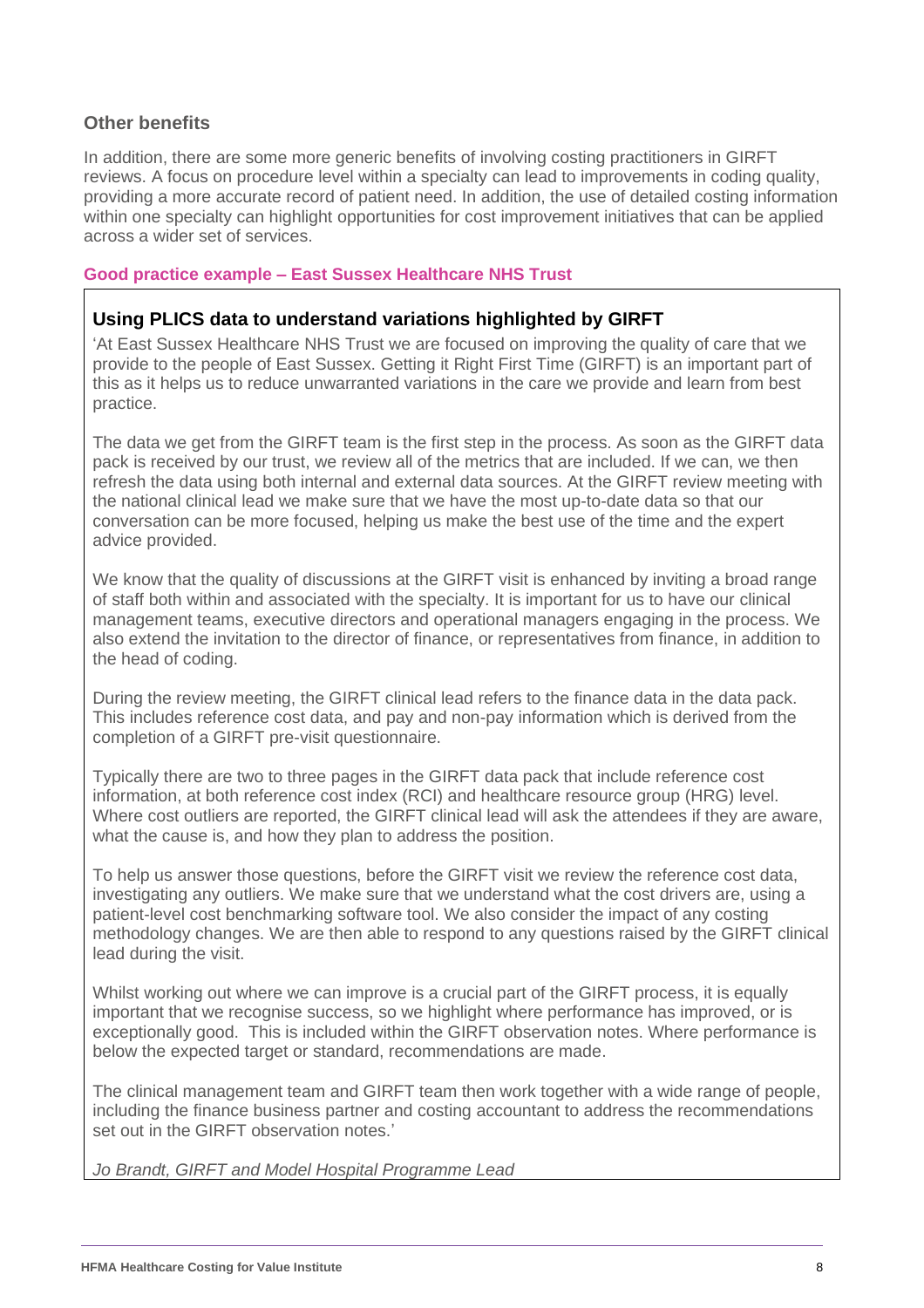'GIRFT provides the opportunity for us to understand better the correlation between patient-level costs and patient outcomes. As a consultant, it is helpful for me to be able to review my own patient-level data. Both the GIRFT programme and patient- level costing have secured greater clinical engagement within the trust amongst my consultant colleagues.

We use the GIRFT data to highlight any variations in the way that different services are delivered, identifying the changes that we need to make to improve the quality of care that we provide and patient outcomes. By improving the quality of care in this way – for example by reducing the number of unnecessary procedures – we can also increase the financial sustainability of the service.'

*Dr David Walker, medical director*

## **Conclusion and next steps**

Our review has shown that there is not widespread use of PLICS by acute trusts to support the implementation of the GIRFT programme. Those who do use PLICS data to better understand the variation highlighted by GIRFT find that it does bring significant benefits in ensuring that GIRFT action plans are robust, thereby providing a greater assurance that action plans will be translated into change.

The lack of use of PLICS data in GIRFT reflects a wider challenge that PLICS is generally not extensively recognised or used as a rich information data set to support clinical services to understand their patients and services.

PLICS is not solely about cost information. It brings together information about the resources consumed by individual patients on a daily basis and combines this with the cost of this resource. This type of blended financial information is new for many organisations and is incredibly powerful. When PLICS data is analysed alongside other performance and quality information, it becomes even more powerful in understanding the delivery and performance of services.

PLICS also facilitates much more meaningful and constructive discussions between finance professionals and clinical/operational teams. It allows discussions to centre on individual patients and also provides financial information that better reflects how services operate, which makes it easier for clinical and managerial staff to interact with it, and to better assess the impact that making changes will have. This is vital in obtaining trust and confidence in the data and in allowing it to support services to provide the best possible care to each patient.

#### **Next steps**

PLICS data does not belong to the finance department, but rather is a dataset that specialties, together with their finance business partners, should be actively using to support improvements in patient care.

We suggest that the national GIRFT programme and its regional hubs have a role to play in encouraging trusts to use their local PLICS data to support the action plans arising out of GIRFT reviews.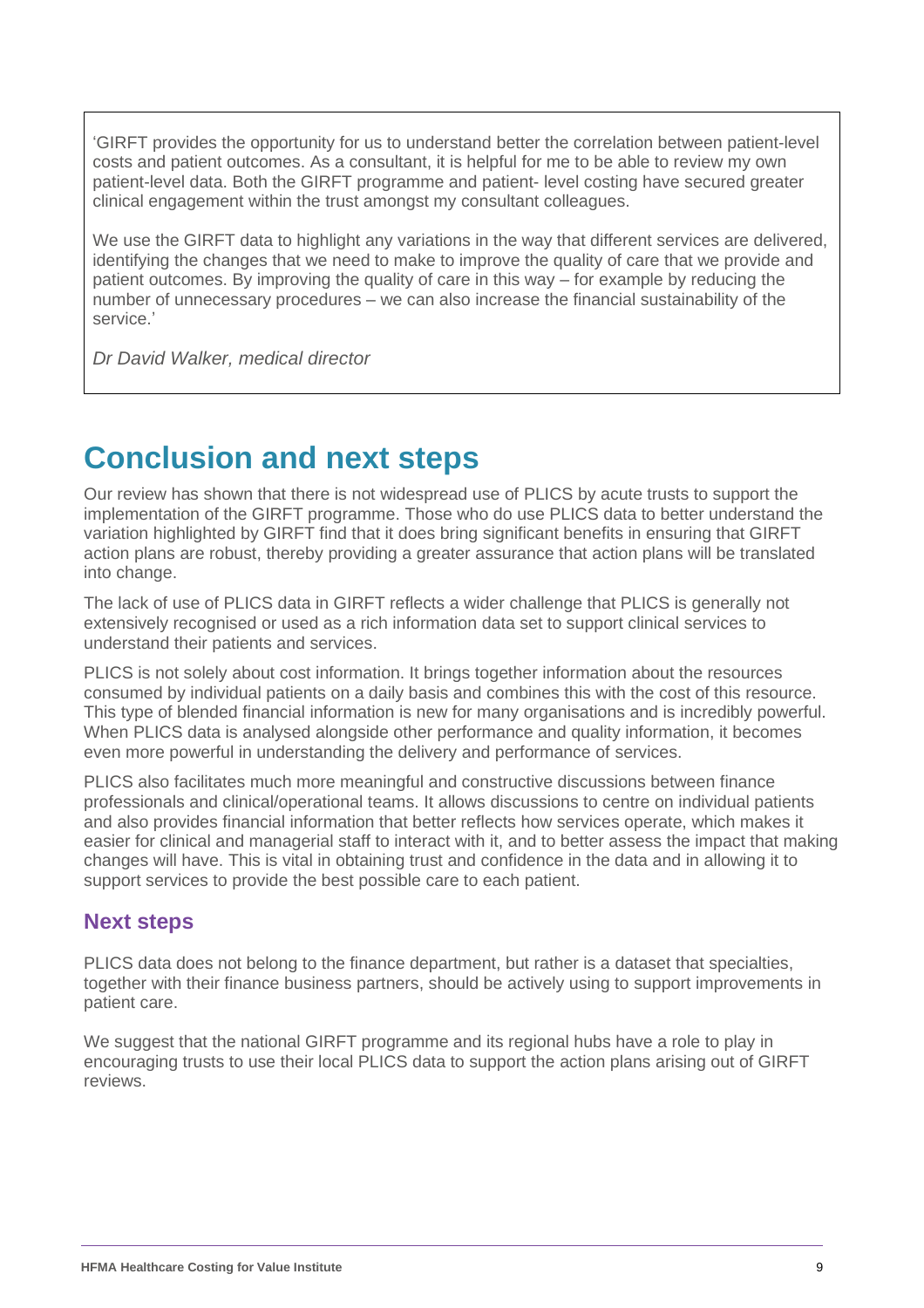Medical and finance directors in trusts also have a role to play in ensuring that the information packs provided by GIRFT in advance of the visits are fully understood, and that there is a partnership approach in place between the relevant finance and clinical disciplines, as well as coding and informatics, to ensure that information used in the review is validated. This will ensure that the ensuing recommendations for improvement are based on robust evidence.

The HFMA and the Institute will continue to promote the benefits of GIRFT as a tool to improve value in the NHS. They are also involved in two projects which support clinicians and finance to work more effectively together.

The Institute, in partnership with Future Focused Finance (FFF), has developed the EVO<sup>5</sup> framework to support increased engagement at specialty level in the understanding and use of PLICS, and its relationship to value.

The HFMA, FFF and the Association of Chartered Certified Accountants are working together to produce some guidance on the role of the NHS finance business partner. The finance business partner plays a key role in supporting the delivery of safe, effective and financially sustainable clinical services. They also have a critical role in supporting the decision-making of the clinicians and operational managers with whom they work.

<sup>5</sup> [https://www.hfma.org.uk/our-networks/healthcare-costing-for-value-institute/institute](https://www.hfma.org.uk/our-networks/healthcare-costing-for-value-institute/institute-frameworks/evo)[frameworks/evo](https://www.hfma.org.uk/our-networks/healthcare-costing-for-value-institute/institute-frameworks/evo)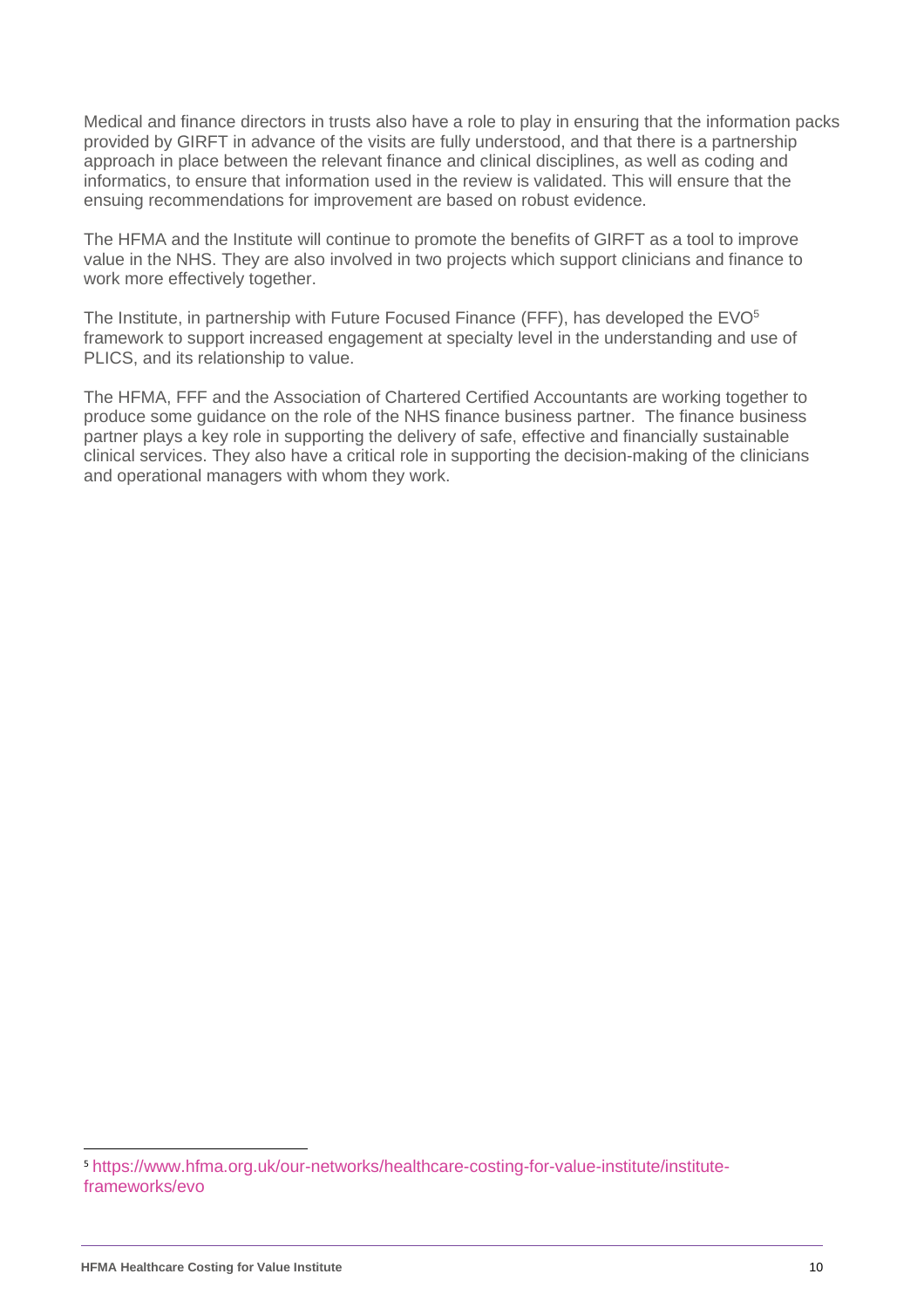#### **The Institute [programme](https://www.hfma.org.uk/our-networks/healthcare-costing-for-value-institute/work-programme) is built around four themes:**



## **Confident costing Supporting improvements in costing**

Costing is high on the NHS agenda with NHS Improvement's mandation of new costing standards. The Institute provides a support network where members have the opportunity to discuss costing challenges with their peers, as well as share learning. Our wide range of Confident costing events and publications ensure we support both those new to costing as well as more experienced costing staff.



## **Translating data** Making the most of patient-level cost data

Providers of NHS services have increasingly large amounts of data about their patients, with the roll-out of patient-level costing (PLICS) across the NHS. The challenge is how to make the most of patient-level cost data to support improvements in patient care and deliver efficiencies. The Institute has a series of toolkits to support members turn the data generated by PLICS into powerful intelligence. The Institute's support network allows members to share examples of how they have embedded PLICS within their organisation and encouraged clinicians to use PLICS data to support service redesign.



## **Driving value**

### Improving patient outcomes at lowest possible cost

The concept of 'value' in healthcare – maximising the outcomes which matter to people at the lowest possible cost – is increasingly seen as a key lever for supporting the delivery of high quality sustainable healthcare. The challenge is how to do this in practice. What is clear is that clinicians and finance staff need to work more closely together to support improvements in value. The Institute has a growing reputation for bringing together senior finance and clinicians to explore what value means for the NHS. Institute members have the opportunity to hear from those at the cutting edge both nationally and internationally – and take back practical ideas for their own organisations. Our value challenge projects work with members to put the theory of value into practice.



## **Innovation**

### **Pushing costing and value boundaries**

The Institute continues to push forward and promote costing and value-based healthcare. This is supported by Institute-led projects which aim to challenge current practices and the existing culture. The Institute works with its Members. Partners and Associates to learn from and share good practice in the UK and internationally. We are always looking for new ideas and opportunities to ensure that we are at the cutting edge of costing and value.